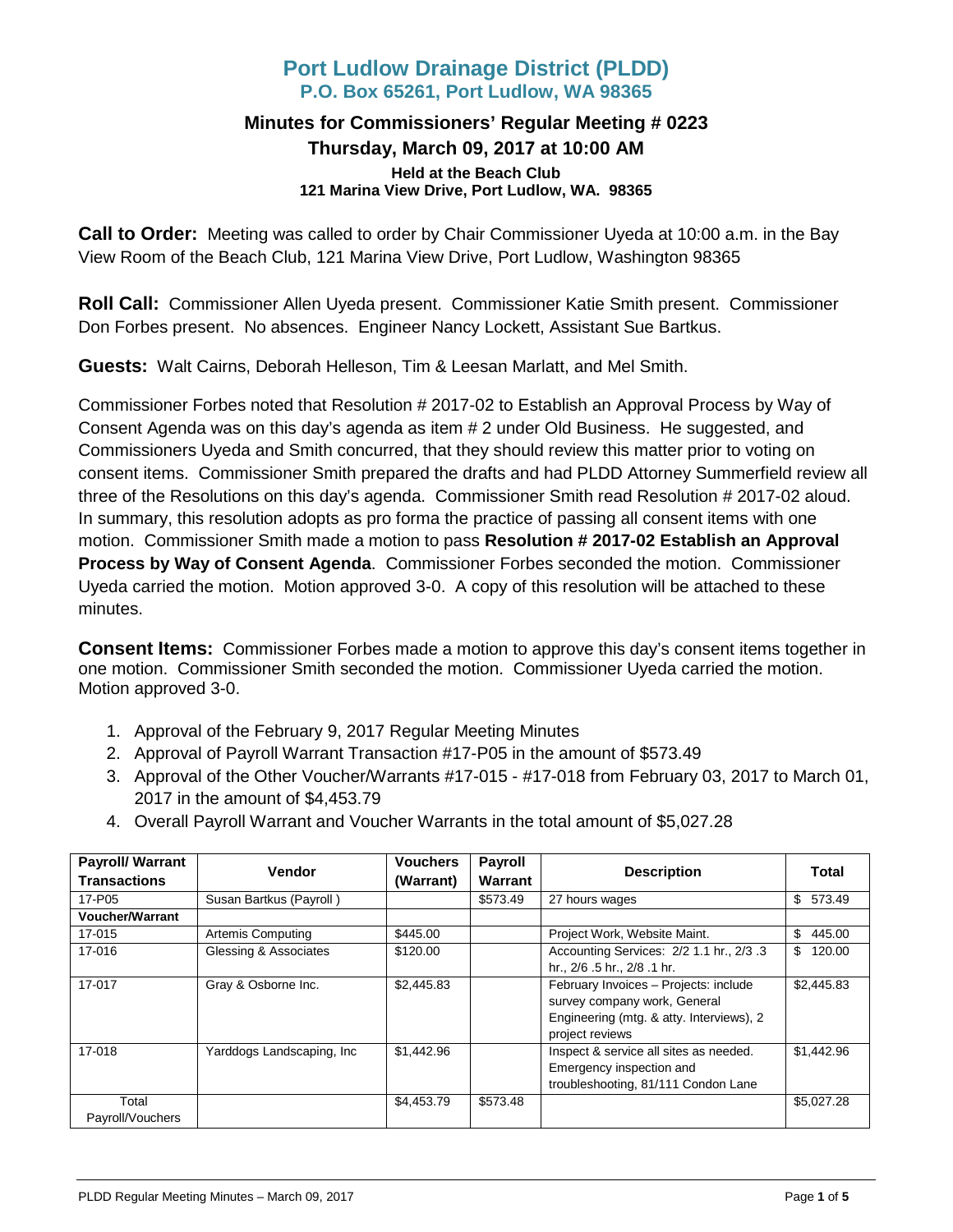## **Financial Information:**

| PLDD Cash Account                   | \$104,582.10  |
|-------------------------------------|---------------|
| <b>PLDD Reserve Account</b>         | \$40,000.00   |
| PLDD Interest Income Reserve Fund   | \$6,657.93    |
| Expenses - Current Month from above | \$ (5,027.28) |
| NET TOTAL ALL ACCOUNTS              | \$146,212.75  |
|                                     |               |
| Special Assessment                  |               |
| PAID TO DATE                        | (3,539.57)    |
| <b>UNPAID (REMAINING)</b>           | (3,539.57)    |
|                                     |               |

| Calendar Year to Date (2017)<br>Expenses – 0       | \$30.750.41 |
|----------------------------------------------------|-------------|
| Expenses – Budget Year to Date (Jan 23 – Mar 2017) | 13.120.31   |

### **Public Forum:**

Tim & Leesan Marlatt, owners of lot #'s 2-3-172 and 2-3-173 Explorer Lane brought to the Commissioners attention their concerns with the Drainage Plan for a new home proposal for lot # 2-3- 147 on Explorer Lane, belonging to Michael Casal. Engineer Lockett went over the drainage for the proposed construction and the Marlatts' concerns that Mr. Casal's tie-in was to an old existing curtain drain that they didn't know where it exited to. Nancy reported that she hadn't seen it herself, but that Mr. Casal told her that he had run a dye test which determined that the water from the proposed tie-in would drain out into the Jefferson County ditch on Fleet. Nancy then encouraged them to contact Mr. Casal and see if he would repeat the test for them as he seemed very interested in having everything done properly. Ms. Lockett also confirmed to Mr. & Ms. Marlatt that the PLDD reviews drainage plans in an advisory capacity for Jefferson County, but the District does not grant approval or disapproval to drainage plans; that is solely the County's responsibility. She also encouraged them to notify David Wayne Johnson of their concerns. Her comments to Jefferson County regarding the proposed plans included that Mr. Casal needed to have a plan that did not impact anyone else per Washington State Storm Water Regulations. Mr. Johnson's and Mr. Casal's telephone numbers were given to Mr. & Ms. Marlatt.

### **Correspondence:**

Correspondence matters were discussed within the context of Old Business, New Business, and Commissioner Comments and Reports. A log book with a list and copies of all correspondence was available at the meeting for all interested parties to view.

### **Old Business:**

1. Discussion was held regarding the **Waste Water Treatment Plant (WWTP) Project for Overflow Containment / Easement.** Engineer Lockett reported that she was meeting with Greg Rae, the Olympic Water & Sewer, Inc. (OWSI) and Port Ludlow Associates (PLA) Operations Supervisor Engineer, and PLA Vice President Larry Smith at the treatment plant this day at 11:30 a.m. to walk the proposed project area and look at some rockery that was found under some vegetation during the survey. Chair Commissioner Uyeda stated that he would like to attend as well and would meet her there after the meeting adjourned.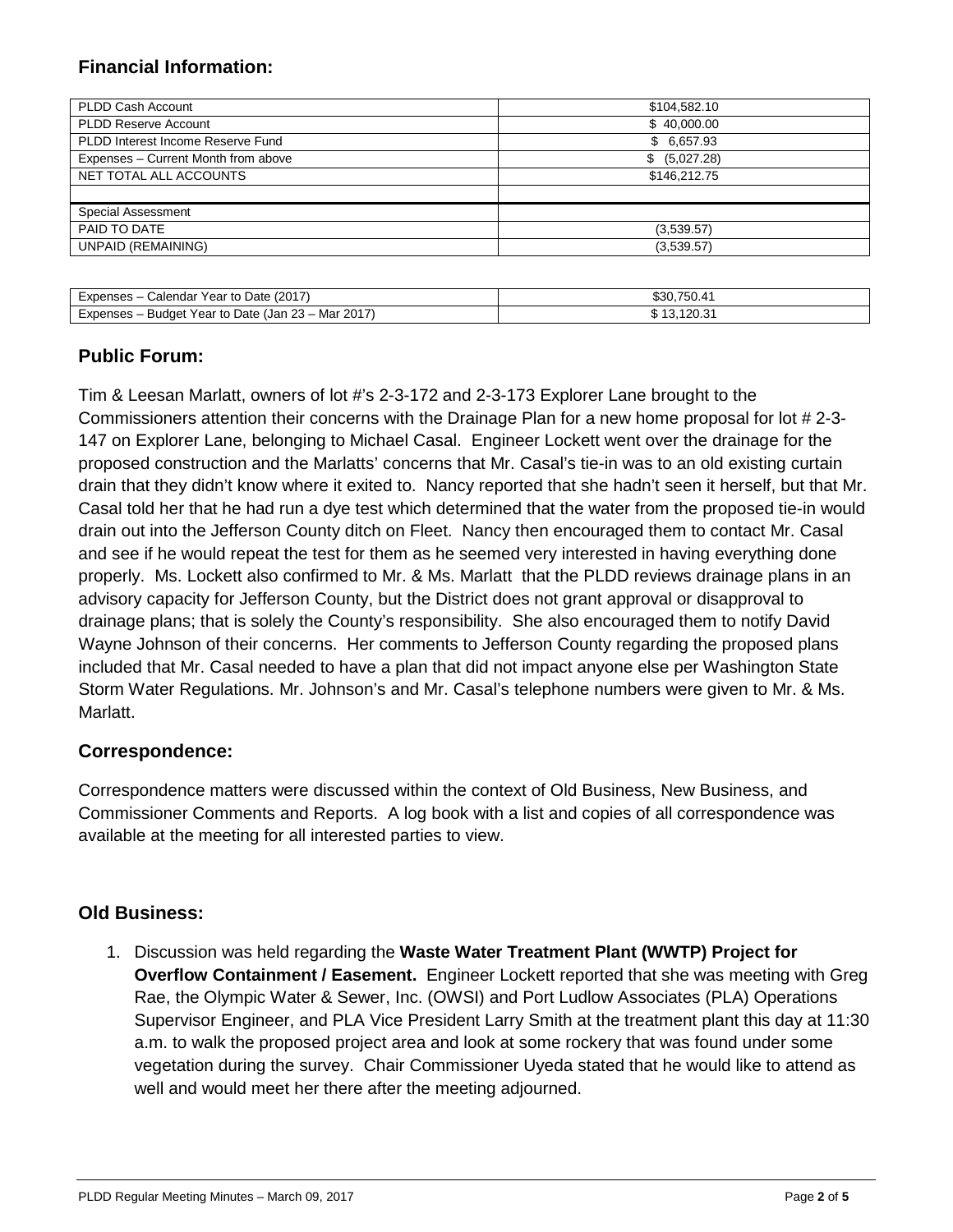- 2. Commissioner Smith read aloud **Resolution # 2017-01 Schedule for Payment of Commissioner Compensation**. This resolution, at the request of Jefferson County Auditor Rose Anne Carroll to Chair Uyeda and to Commissioner Smith earlier this year, was to put in writing the schedule for payment of commissioner compensation. The resolution establishes that PLDD Commissioners will submit their vouchers for payment on a quarterly basis during the months of April, July, October, and January of each year. Commissioner Forbes made a motion to approve Resolution # 2017-01. Commissioner Uyeda seconded the motion. Commissioner Smith carried the motion. Motion approved 3-0. A copy of this resolution will be attached to these minutes. It will also be recorded with the Jefferson County Auditor's office.
- 3. Commissioner Smith read aloud **Resolution #2017-03 Agent to Receive Claims for Damages**. This resolution is an update to Resolution # 5 which was passed on March 08, 2007. Per RCW 4.96 this resolution names an agent, a regular business address, and regular business hours. The former resolution appointed the Secretary (Commissioner) of the PLDD Board as agent to receive claims. As there is no longer a Secretary Commissioner designation the new resolution names the PLDD Chair Commissioner as the Agent to receive claims for damages. The Office Address is the Beach Club, 121 Marina View Drive, Port Ludlow, WA. 98365, [commish@pldd.org,](mailto:commish@pldd.org) and the business hours as 10:00 – 11:30 a.m. on the Second Thursday of each Month. Commissioner Smith made a motion to pass Resolution # 2017-03. Commissioner Forbes seconded the motion. Commissioner Uyeda carried the motion. Motion approved 3-0. A copy of this resolution will be posted with these minutes. It will also be recorded with the Jefferson County Auditor's office.

### **New Business:**

Chair Commissioner Uyeda gave a synopsis of his site visit on Saturday, February 11, 2017 to 81 and 111 Condon Lane at the request of Dave & Anita Weakley and their neighbor Marilynne Gates. He observed water seeping between their property lines halfway between the street catch basin and the site of Condon Lane Outfall (Project #9). He asked the District's maintenance crew manager, Russ Lowry, to go and dig in the area to find the source of the leak (which Yard Dogs did on Monday February 13, 2017). The source of the leak was from the Condon catch basin connection to a pipe. Commissioner Uyeda called Engineer Lockett to find out more about the area and to let her know what had been found. Commissioner Smith took pictures of the crew while digging to find the source of the leak, and took photos of the area in question. Engineer Lockett when reviewing these photos noted that an area above the leak (uphill) around the corner of the house, that may indicate that there was water coming from another source and that the owners should be made aware of this. Nancy explained that the existing CMP culvert was used as a carrier pipe for the new HPDE pipe to minimize impact to the property as much as possible. A section of the CMP pipe was removed near the house in an area that minimized impact to the landscaping. The HDPE pipe was inserted to the east and west from this opening. A concrete collar was installed around the HDPE pipe to secure the pipe. Commissioners determined that because evidence indicated this has been going on for some time, this was not an emergency and that a repair at the catch basin/ pipe connection will be done when dry weather allows.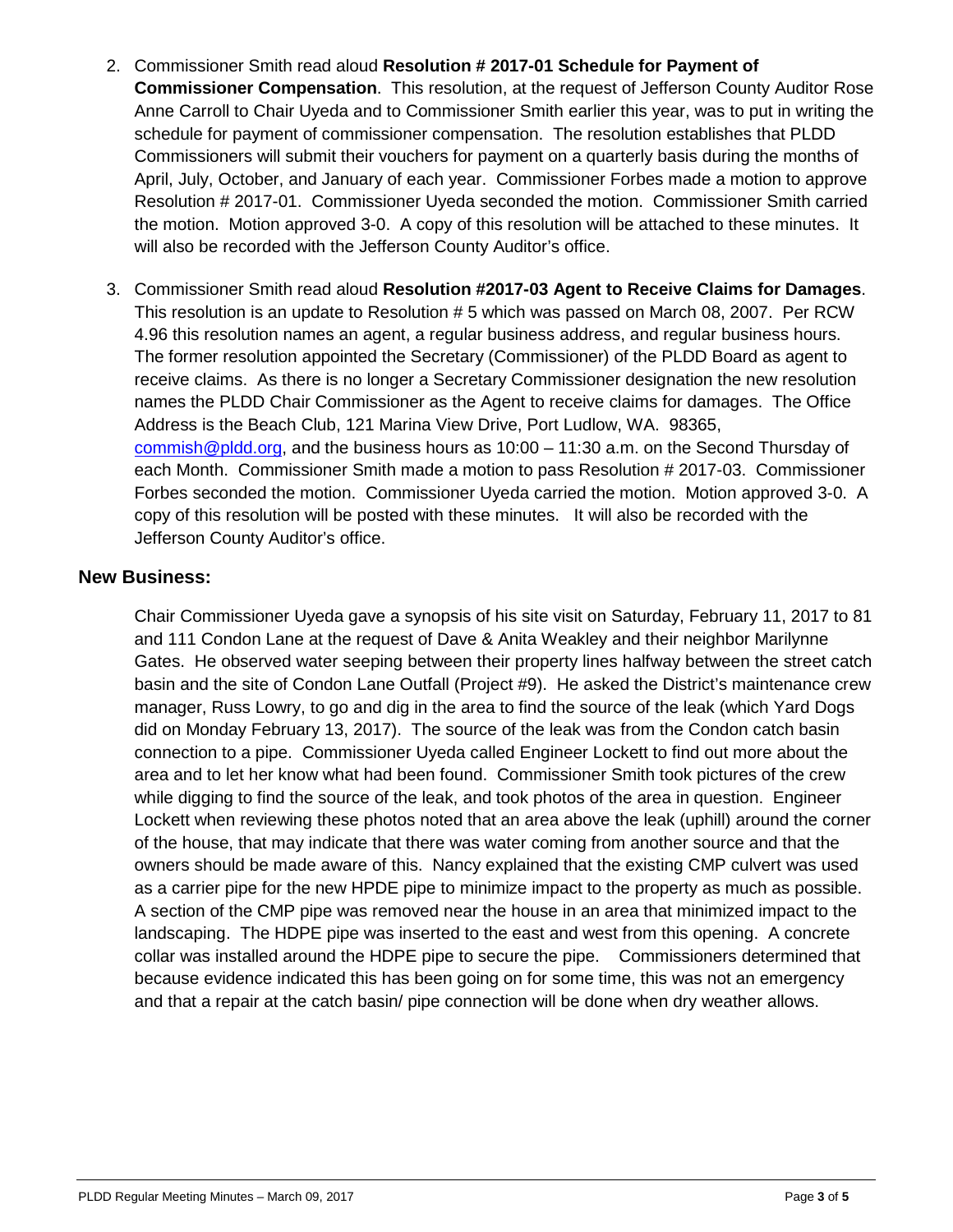### **Engineer Reports:**

Engineer Lockett noted that the February 08, 2017 site plan reviews that she did for permit applications 17-00047 lot 27, 17-00043 lot 12, 17-00040 lot 34, and 17-00035 lot 22 were all Ludlow Cove II bungalows. She noted that each of these lots build off the Storm Water plan for the development and discharged roof drainage to a rock-lined dispersion pad. Once the last house (the  $42<sup>nd</sup>$ ) is built, the PLDD will be performing maintenance on catch basins for the area. The site plan review for lot 2-3-147 on Explorer Lane was discussed during the Public Forum portion of this meeting.

### **Commissioner Reports and Comments:**

- 1. Commissioner Uyeda reiterated that he informed Anita and Dave Weakley that PLDD would patch the leak in the pipe near their property (item # 1 in New Business) during dry weather.
- 2. Commissioner Smith noted that she was concerned with Commissioners giving advice or answers to owners and the potential for liability, noting her concern with a site visit without documentation, and the need for written reports of discussions. Commissioner Forbes commented that it seemed a reasonable thing for Commissioners to do, to direct owners and give them direction, always being clear up front that it is an opinion – and that we shouldn't be so afraid of litigation that we are unable to help or talk to people because of fear of risk. Commissioner Uyeda noted that he always tells owners that PLDD is not an entity to grant approval or disapproval, that is Jefferson County's jurisdiction. He added that when he visits or speaks with someone regarding their requests, he always prefaces his comments with "in my opinion" or he refers them to our Engineer Nancy Lockett. Commissioner Smith stated that just having completed the renewal of District risk pool liability coverage and the annual audit, it brought to focus the District's need for risk management, and the need to be aware of liability and risk management issues.
- 3. Commissioner Smith noted that she attended a State Auditor's Office (SAO) Online Filing Workshop in Port Townsend the day prior to this meeting. Under supervision of SAO staff, filing of the PLDD Annual Report for 2016 was completed during the meeting.
- 4. Engineer Lockett excused herself from the meeting at 11:25 a.m. to meet with PLA representatives at the Waste Water Treatment Plant.
- 5. Deborah Helleson, owner of 192 Montgomery Court, introduced herself and asked to be placed on next month's agenda for the Commissioners' advice and opinions regarding issues that she is having with runoff on her property. After viewing an aerial map, Ms. Helleson pointed out where her property was and a catch basin on it that seemed to just fill up and then overflow. Previously, she had walked the property and a greenbelt area adjacent to her property with Larry and Greg from PLA-owned company Olympic Water and Sewer, Inc. (OWSI). They observed a pipe there that collected runoff and advised her to contact PLDD, as the pipe was not an OWSI PLA pipe. Commissioners and former Commissioner Walt Cairns noted that there were no PLDD facilities in that area, but that Cairns seemed to recall some prior discussion about the area before the formation of the PLDD. Moving forward, Commissioners will observe the site, have Engineer Lockett review the matter, and also ask former Commissioner Richard Regan if he could provide any insight or documentation from the late 1990's Drainage Committee, which was a Ludlow Maintenance Commission committee that worked on these types of issues prior to the formation of the PLDD.